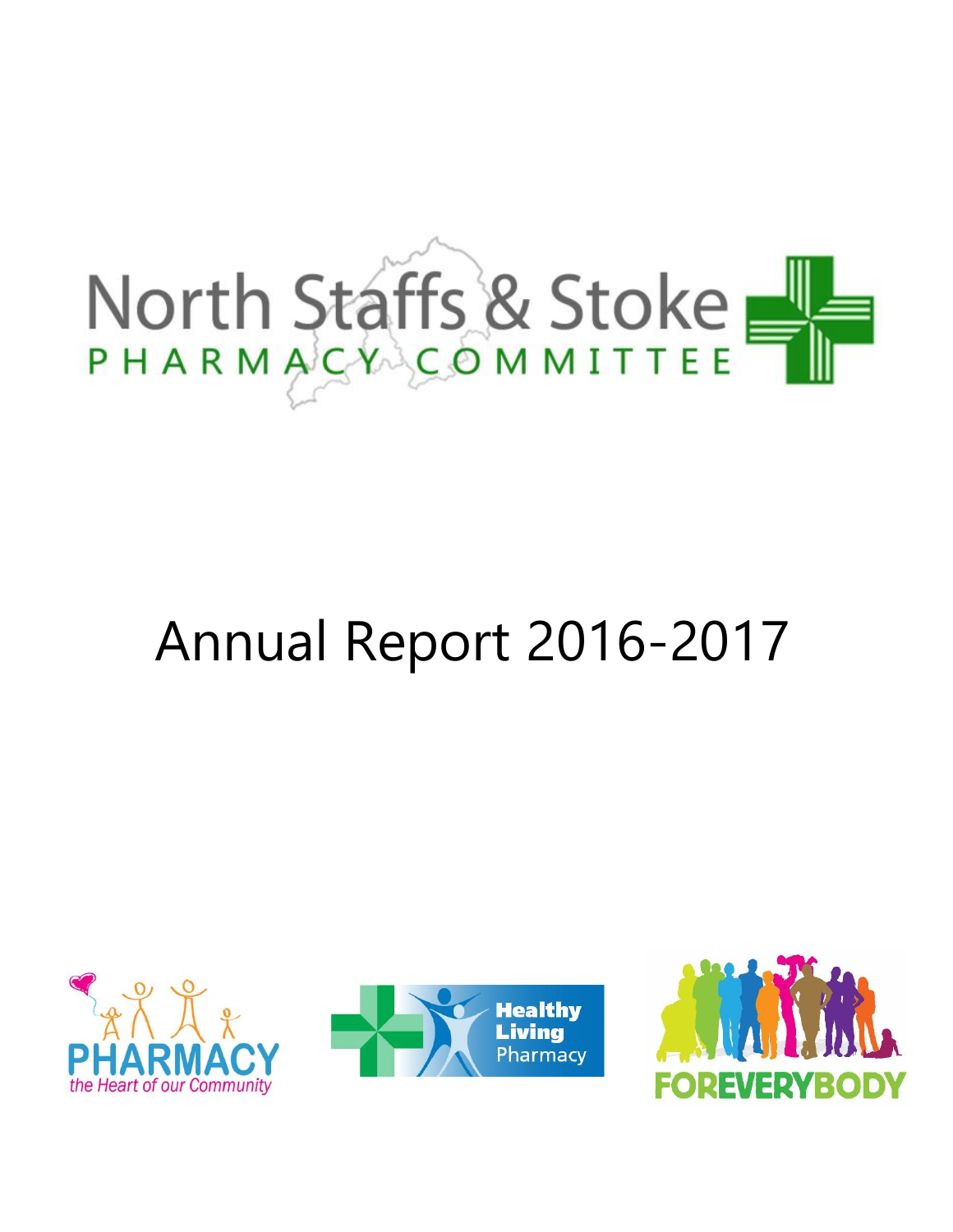# **TABLE OF CONTENTS**

| <b>REPORT FROM THE CHAIR   ONE</b>                   | $\overline{2}$          |
|------------------------------------------------------|-------------------------|
| <b>REPORT FROM THE CHIEF OFFICER   TWO</b>           | $\overline{\mathbf{3}}$ |
| <b>PROVIDER COMPANY FOR PHARMACY THREE</b>           | 5                       |
| <b>QUALITY PAYMENTS FOR COMMUNITY PHARMACY  FOUR</b> | 6                       |
| DELIVERING LOCALLY COMMISSIONED SERVICES   FIVE      | $\overline{7}$          |
| STRAIN ON NHS - HOW PHARMACY CAN HELP   SIX          | $\overline{\mathbf{8}}$ |
| <b>STP PLANS   SEVEN</b>                             | <u>9</u>                |
| <b>PATIENT FACING WEBSITE   EIGHT</b>                | 8                       |
| <b>PNAI NINE</b>                                     | 10                      |
| <b>NHSE   TEN</b>                                    | 11                      |
| <b>CPAF   ELEVEN</b>                                 | 11                      |
| <b>PRESCRIPTION DIRECT ORDERING   TWELVE</b>         | 12                      |
| <b>HLP   THIRTEEN</b>                                | 12                      |
| <b>PROMOTION OF PHARMACY PROFESSION   FOUTEEN</b>    | <u> 13</u>              |
| <b>LOOKING FORWARD   FIFTEEN</b>                     | 15                      |
| <b>FINANCE   SIXTEEN</b>                             | 16                      |
| <b>APPENDICES</b>                                    | $17 - 18$               |



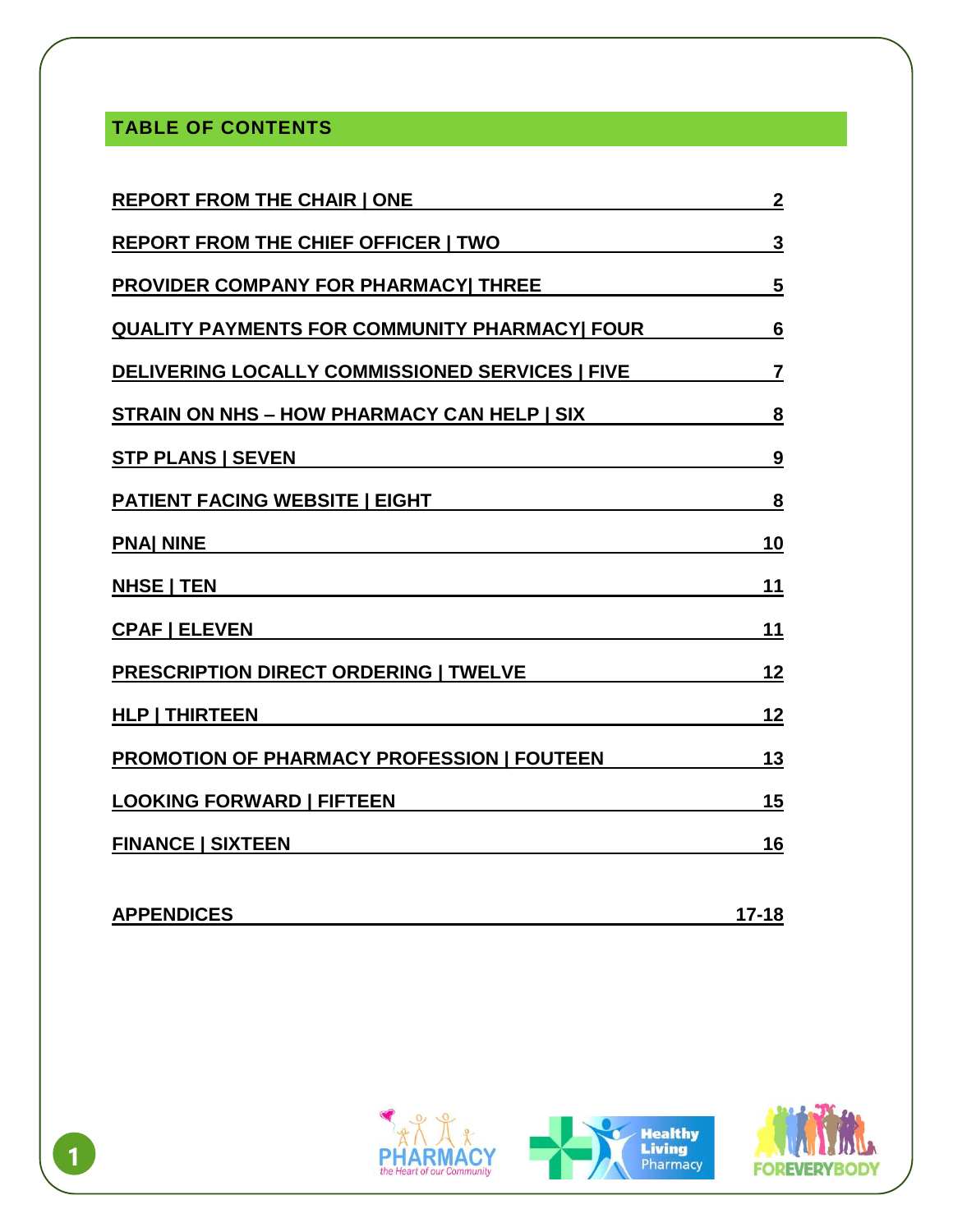## **REPORT FROM THE CHAIR – NITA ALLEN | ONE**

Welcome to your copy of the North Staffs & Stoke Pharmacy Committee Annual Report which details the committee's work over the last 12 months. I hope you will manage to take time to read about the developments and achievements the committee has made over the last year.

This has been the third full year of the current committee and we have evolved a great deal over the past year. Elissa Pateman who was employed by the committee over the last 3 years has decided to return to working in community pharmacy. I would like to thank her for her hard work and dedication particularly to the support she has provided to the HLP pharmacies across Stoke and Staffordshire. We have since welcomed Simon Hay who works for the committee one day per week. His role has been key to supporting contractors achieve the first quality payments criteria submission in March. This has been a major success with almost all contractors across North Staffs and Stoke submitting their declaration in the specified time frame. Rebecca Norton has taken on the role of leading social media for the committee. We have since seen an increase in followers both on twitter and Facebook. I would also like to thank the rest of the committee for their ongoing hard work and contributions to the committee meetings.

This year has been challenging for the LPC. During which the PSNC sought a judicial review objecting to the manner in which the government imposed the cuts to pharmacy funding. To support this the LPC were asked to pay a special levy. Unfortunately, this was not ruled in favour of the PSNC. Going forward it is evident that pharmacy will have to seek alternative funding streams to supplement current funding. With this in mind a local provider company has been set up independently to the LPC to identify and bid for new services.

The LPC have worked tirelessly to promote community pharmacy with contractor events, social media and contact with MPs to try to engage them in our plight. We continue to work alongside neighbouring LPCs to have a stronger voice where we have common interests and also to develop more efficient ways of working. We have continued to engage with all commissioners and stakeholders to support pharmacies with local services. This year we continue to provide existing enhanced services and have successfully piloted a respiratory tract infection service. We have been involved in several discussions with the CCG and GP colleagues to help manage pharmaceutical waste. We continue to seek out new opportunities and improvements for the benefit of contractors, patient care and the NHS.

Nita Allen



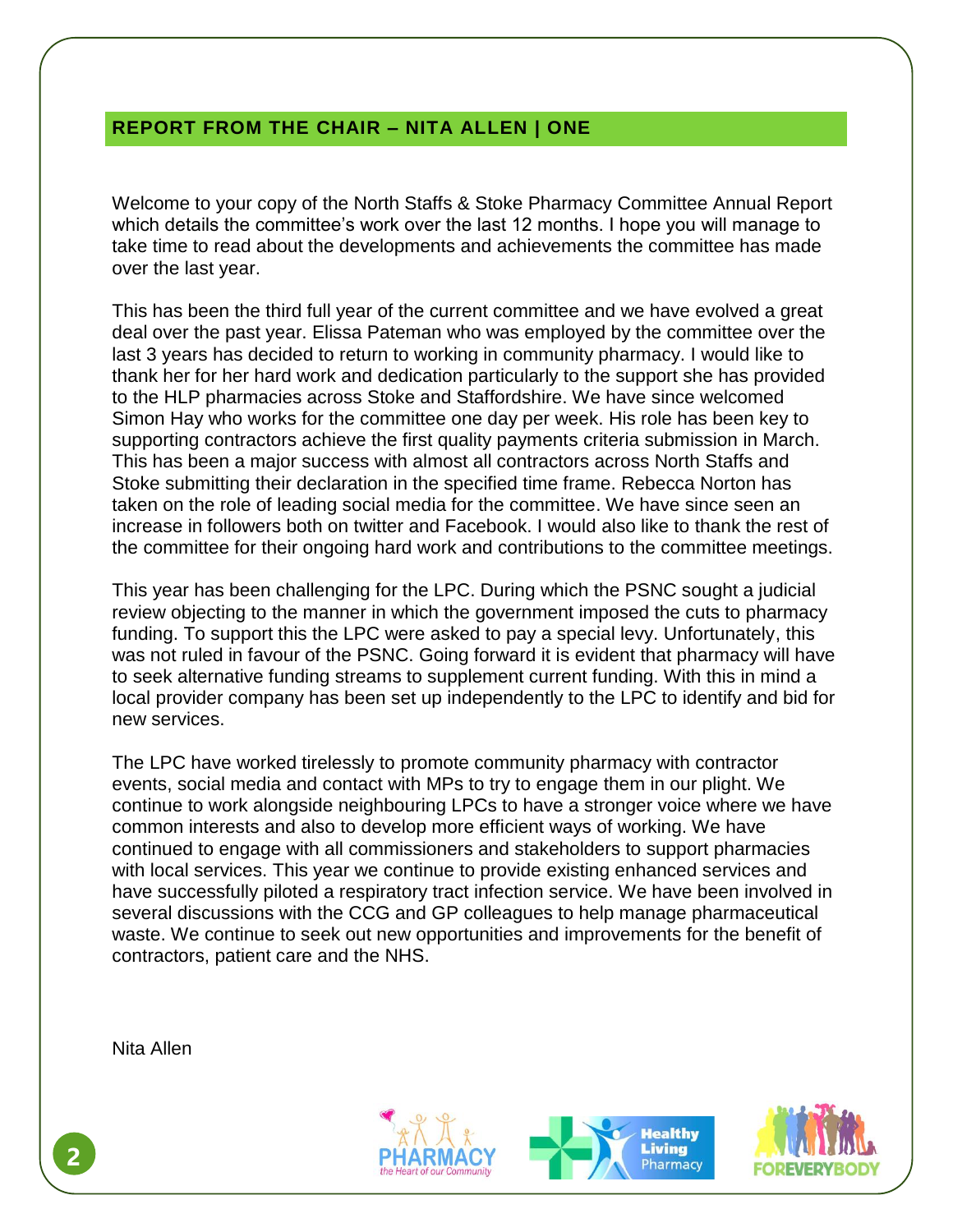# **REPORT FROM CHIEF OFFICER – TANIA CORK | TWO**

Well this year has flown by!

During this year it has been evident of the strong links the committee has with NHSE (NHS England), CCG (Clinical Commissioning Groups), PHE (Public Health England) and local authority. The LPC committee also has strong links the local Area Team, who have a history of locally commissioned services. These many links and relationships I intend to maintain and build upon for next year to ensure community pharmacy in Stoke and North Staffordshire is an integral part of primary care.

The PSNC develop a self-evaluation tool which provides LPC's a focus for development for a work plan for the year. Building on the work already achieved in previous years, the committee has reviewed their performance in line with the self-evaluation tool. We are pleased to report that the self-evaluation of the committee is on track and in some cases outstanding. The results from this self-evaluation tool can be found on the LPC's website.

Myself and the Committee will continue to work hard to engage with Local Commissioners and explore new ways of working locally to enhance the role of Community Pharmacies and ensure that Community Pharmacy is recognised and has a voice in this challenging and changing world of primary care.

The LPC is specifically referred to in NHS legislation, set up to represent the interest of all local NHS Pharmacy Contractors. We would love to hear from you! Please let us know how we can help you further. What is important to you? Please contact myself.

I would like to thank all of the Committee for their dedication and hard work over the past 12 months

Nita has provided an overview of the year. I would like to now outline the key activities, operations and achievements of the LPC committee.





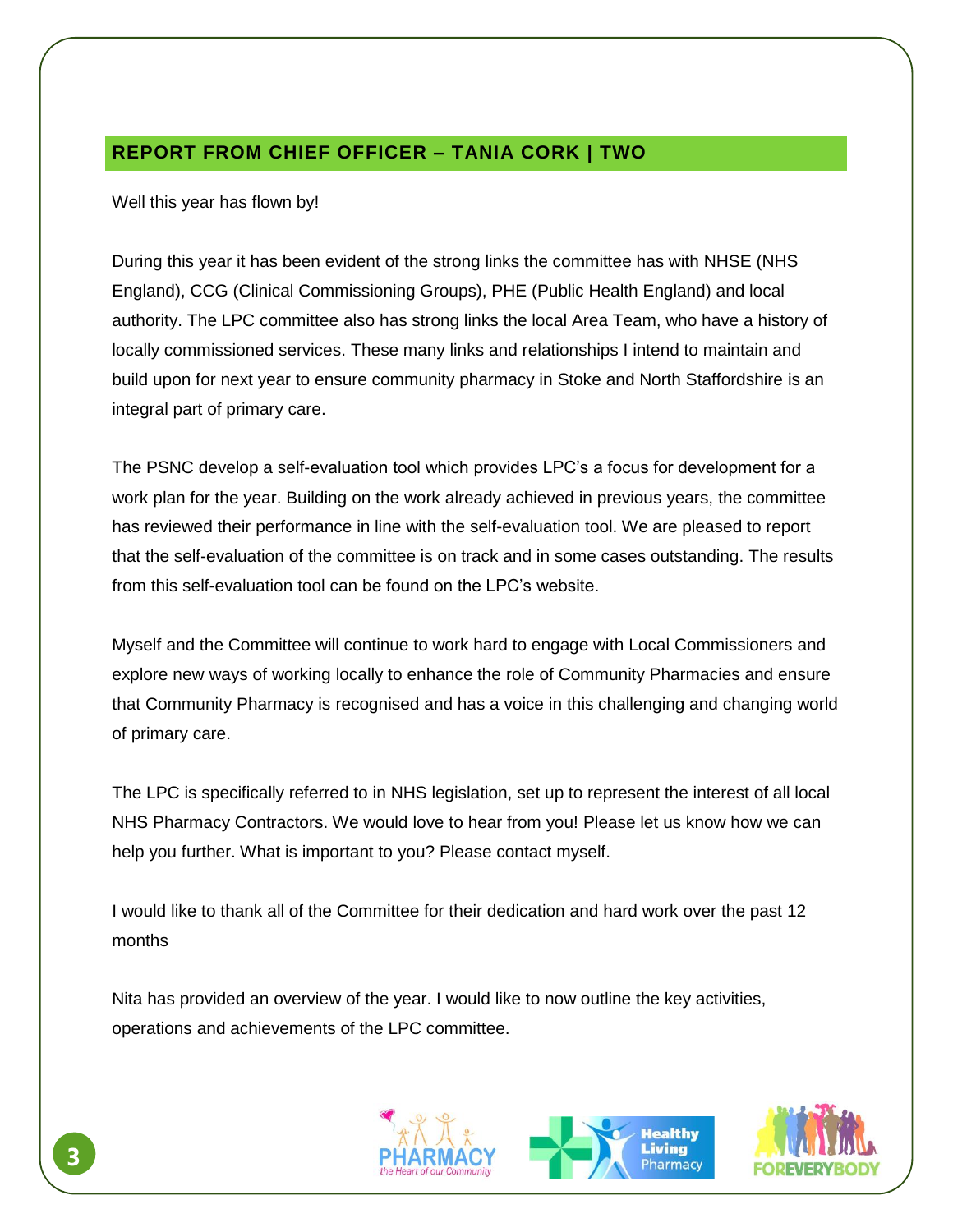# LPC COMMITTEE AND MEETINGS

Once again, we would like to thank Well Pharmacy for providing a free of charge venue for LPC meetings. The committee met on 6 occasions during the year. As usual, the morning sessions start at 10am where the committee members work together on strategies and plans. The afternoon session is the LPC business meeting, starting at 1pm. The committee does not meet during August and December. All contractors are welcome to attend any LPC meetings as an observer and if they wish to do so please contact Tania Cork.

The Committee consists of thirteen committee members, 5 Independent Contractors and 8 Company Chemist Contractors. Pharmacies are elected or appointed by contractors in accordance with the LPC Constitution. All existing and new LPC members and Officers have signed a copy of our Code of Conduct and Accountability agreement with Declarations of Interests. Members adhere to the corporate governance principles adopted by the committee. Declarations of interests are checked at the beginning of each LPC meeting. These declarations of interests can be found on the LPC website.

Your LPC has continued to be active in attending regional and national PSNC events, and following last year's announcement that Raj Morjaria was stepping down as our Regional Representative, we have twice welcomed his replacement Jasbinder Heer from Coventry LPC to our LPC meetings. Finally, LPC members and officers have attended and reported on national events such as LPC Chief Officers' and Chairs' meetings in June & November, and LPC Conference in November.

A number of guests and contractor observers were invited to parts of meetings of the Committee. Attendance is indicated on the minutes published after each meeting.

In line with previous years we have published individual member's expenses and attendance to the committee meetings. Please see the treasurers statement within this annual report.





iving.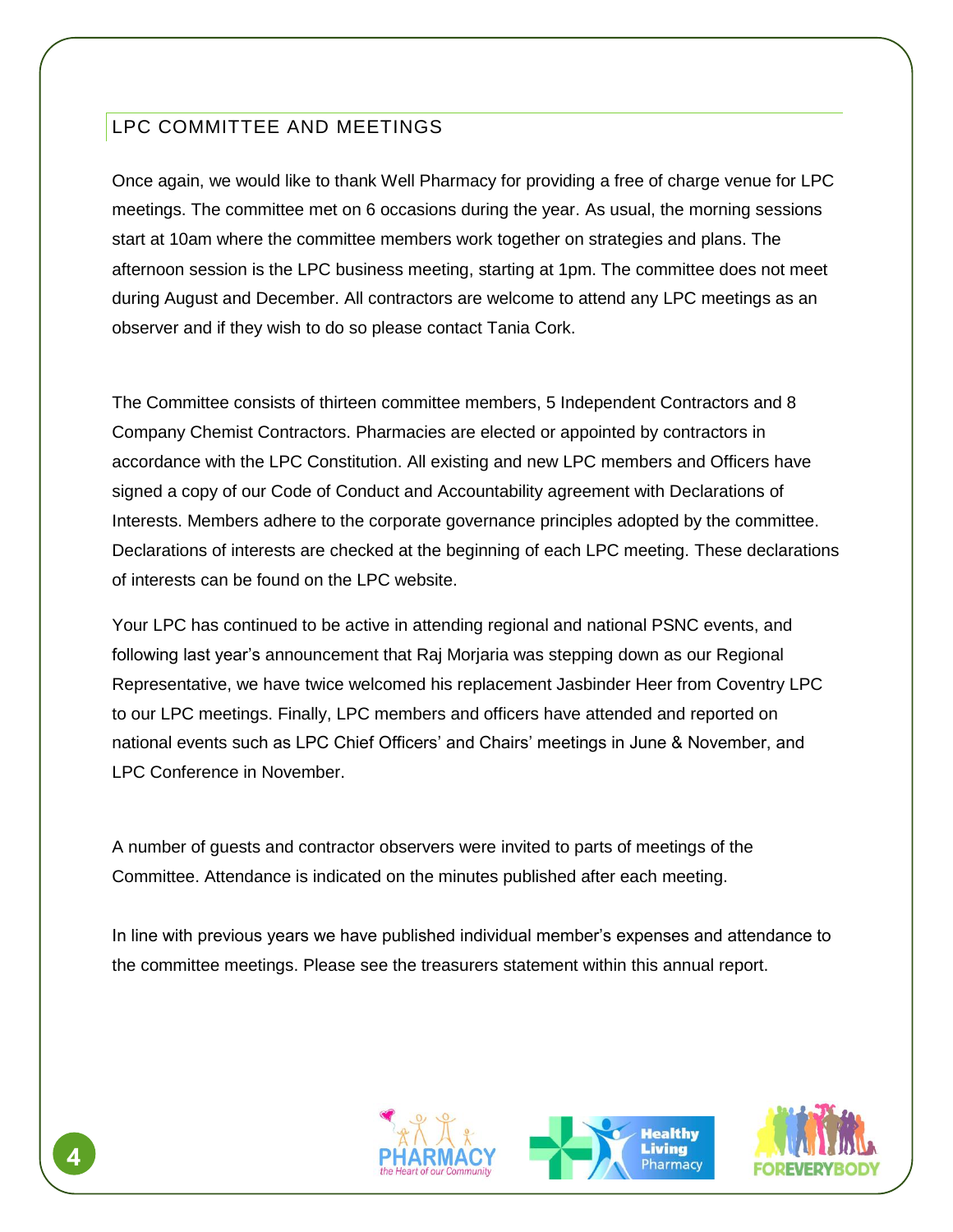# LPC BUSINESS PLAN

This year the LPC has continued to implement the ambitious work plan within our given budget. We are pleased to report that this work plan is on target. The business plan is our tool used to evaluate the committee's development and to focus on our commitment to our contractors. The business plan focuses on five main themes:

- Promote
- Improve
- Protect
- **Educate**
- **Governance**

This five-year business plan can be found on the LPC's website. <http://www.northstaffslpc.co.uk/>

The expenditure and budget as had careful monitoring by our treasurer and finance subcommittee .

# **PROVIDER COMPANY FOR PHARMACY | THREE**

During 2016 the LPC heard that Community Pharmacy West Midlands were in the early stages of setting up a provider company. This company would cover the nine LPCs of Coventry, Warwickshire, Hereford & Worcester, Dudley, Wolverhampton, Walsall, Sandwell, Birmingham & Solihull. The LPC where keen to be given the opportunity to allow our contractors to join this company and benefit from the opportunities that might be forthcoming. At our AGM last year, we voted on whether to support a West Midlands Regional provider company; the LPC did indeed support this, and with a unanimous contractor vote we have proceeded to provide financial support to Central Health Solutions Ltd (as they have constituted) with a loan. It is to be noted that the LPC are actively involved with the Scrutiny & Oversight committee (SOC) through a member of the LPC sitting on the SOC. Since the Directors took up their role in April they have already been working on many tenders across the region, including potential involvement in the revamped Healthy Lifestyles service in Staffordshire. The focus for CHSL now however is recruitment of pharmacy contractor members. We would urge contractors to join this company, further information can be sought from myself [\(taniacork@northstaffslpc.co.uk\)](mailto:taniacork@northstaffslpc.co.uk)





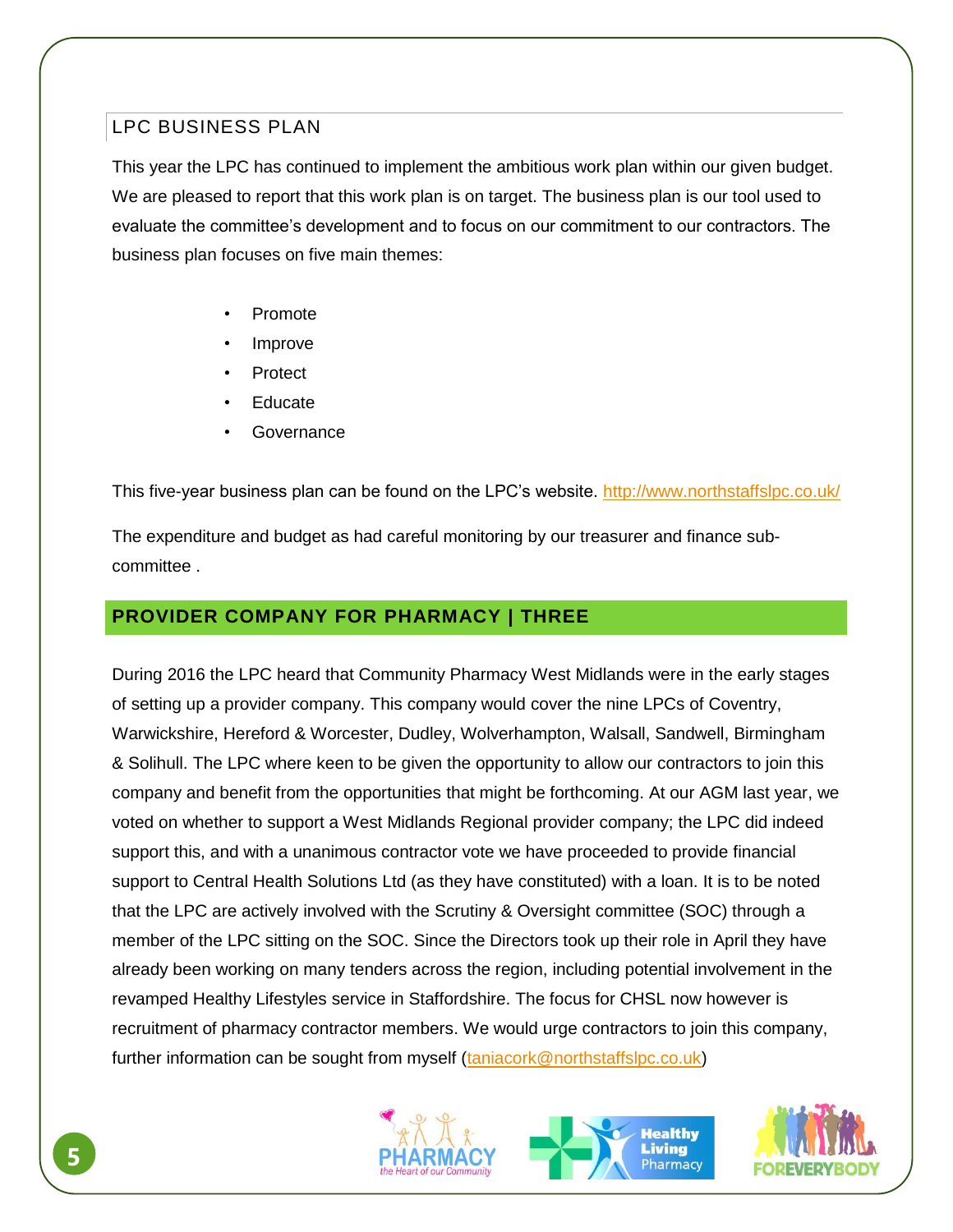## **QUALITY PAYMENTS FOR COMMUNITY PHARMACY | FOUR**

The LPC committee has been impressed with the way contractors and their teams in the local area have got behind the national pharmacy campaign against the funding cuts. Activities, such as displaying posters, badges and gathering petition signatures have been implement in many of our pharmacies. At the time of reporting last year, the full scope of the Minister's funding imposition and associated regulatory changes was just becoming clear.

We also saw the introduction of the Quality Payment Scheme for the 2017/18 Community Pharmacy Contractual Framework; seeking to deliver a consistent approach to Community Pharmacy provision. We felt that support for these should be our main priorities and so we appointed a Quality Payments Manager; Simon Hay, to ensure contactors were supported in maximising their NHS income via Quality Payments. Simon has been instrumental in helping contractors meet the Gateway Criteria and to claim the maximum available payment for the Quality Criteria. This role has been help with the collaborative work between ourselves and South Staffs LPC, and especially Gill Hall. Thanks to both Simon and Gill for their efforts, the feedback received from contractors when have visited pharmacies has been extremely positive. The LPC as a whole has focused on mitigating the impact of the changes on contractors, patients and indeed other stakeholders. Thus, Alongside Simon's role, we also set out a plan of contractor support events to help them prepare for the challenges ahead. We had a series of events to highlight effects on income and share ideas about how to approach them. We also set events to support with the Quality Payments Scheme. We hope that you found all of this useful.

As for the Pharmacy Cuts campaign, we have continued to get support from stakeholders across the area, and have provided further briefings to update local councils on the outcome of the imposition; however, once again, the responses from MPs to letters have been supportive of what community pharmacies do to reduce the burden on other NHS services, but insistent that we too must bear our part of cuts, and improve efficiency. Although we are hearing from contractors that they are feeling the pinch following the first few months of reduced income, as yet it is difficult to say what the true picture of the cuts is on contractors – and indeed the services they provide for their patients and public; it may take the closure of pharmacies to take place before this becomes truly apparent.





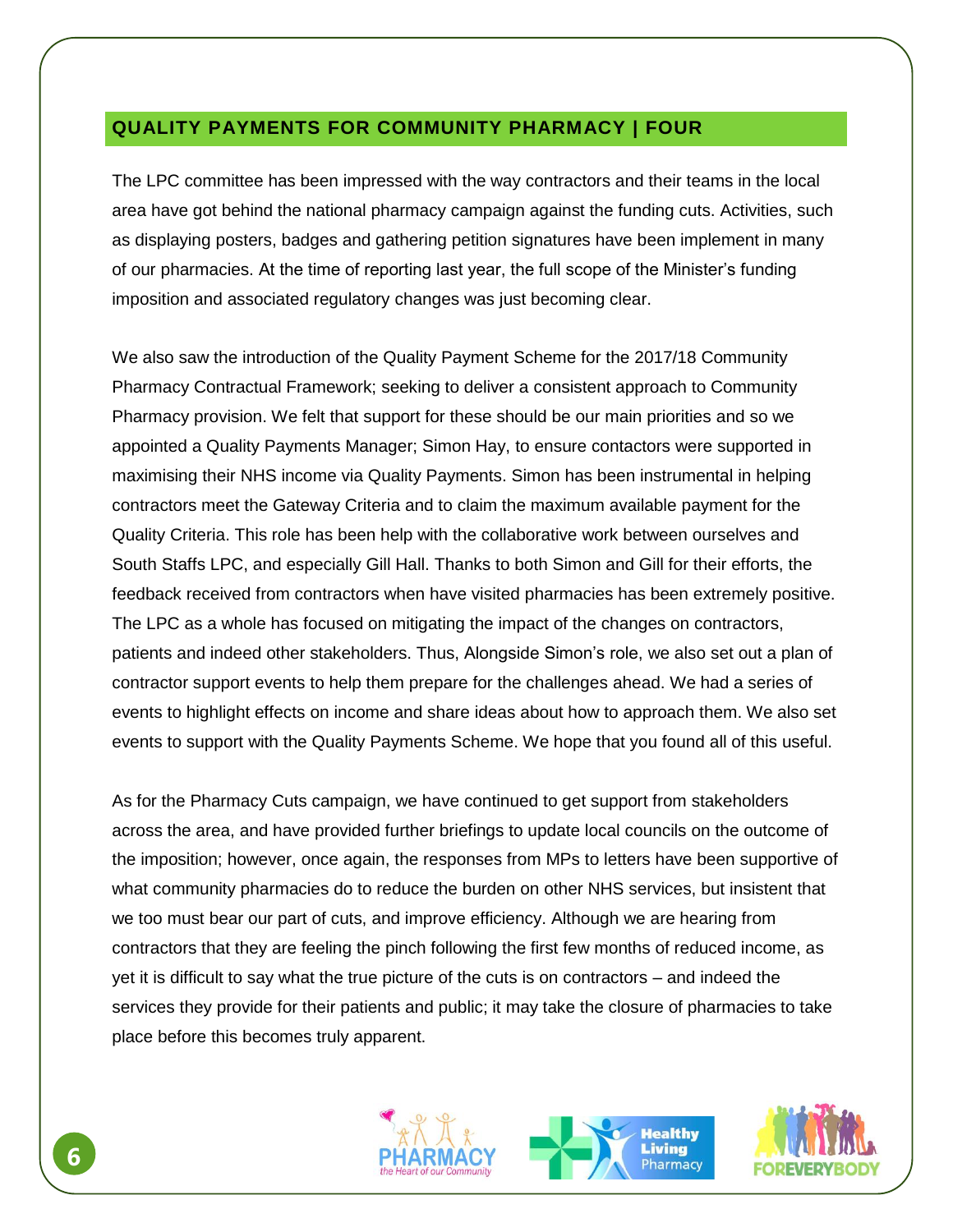## **DELIVERING LOCALLY COMMISSIONED SERVICES | FIVE**

An ongoing priority for the LPC is to ensure that as many of our community pharmacies as possible are delivering a full range of available Local Pharmacy Services and that these services are delivered to a **consistently high standard**.

The LPC website plays an important role in informing our contractors about the various pharmacy services available to them (both national and locally commissioned). The LPC maintain the website and it is regularly updated to provide access to the most up to date versions of SLAs, PGDs and other relevant information for all pharmacy. At this point I would like to thanks Gill Hall for South Staffs for her invaluable help in keeping the website up to date. The LPC have continued to meet with service commissioners (Public Health, NHSE and CCGs) regularly and work to maintain good relationships, to ensure continuity of service opportunities across the Staffordshire and Stoke geography. We are lucky to have a group of health care professionals in our area who are committed to better outcomes for patients and we have been able to work together to make progress exploring the possibilities for new and innovative services and how these can be commissioned locally.

The LPC and again Gill Hall are continuing to work with NHS111 to ensure that they refer appropriate patients to pharmacy services and will be asking contractors to ensure that if they sign up to provide a service that not only is the regular pharmacist accredited to provide but also they have locum pharmacists who can offer the service so that referrers can be confident that patients will receive the service when referred in by call handlers. This is especially important for services such as Emergency Supply where pharmacies refusing to support (appropriate) referrals will undermine NHS confidence in pharmacies and result in fewer referrals for all Pharmacy First Services.





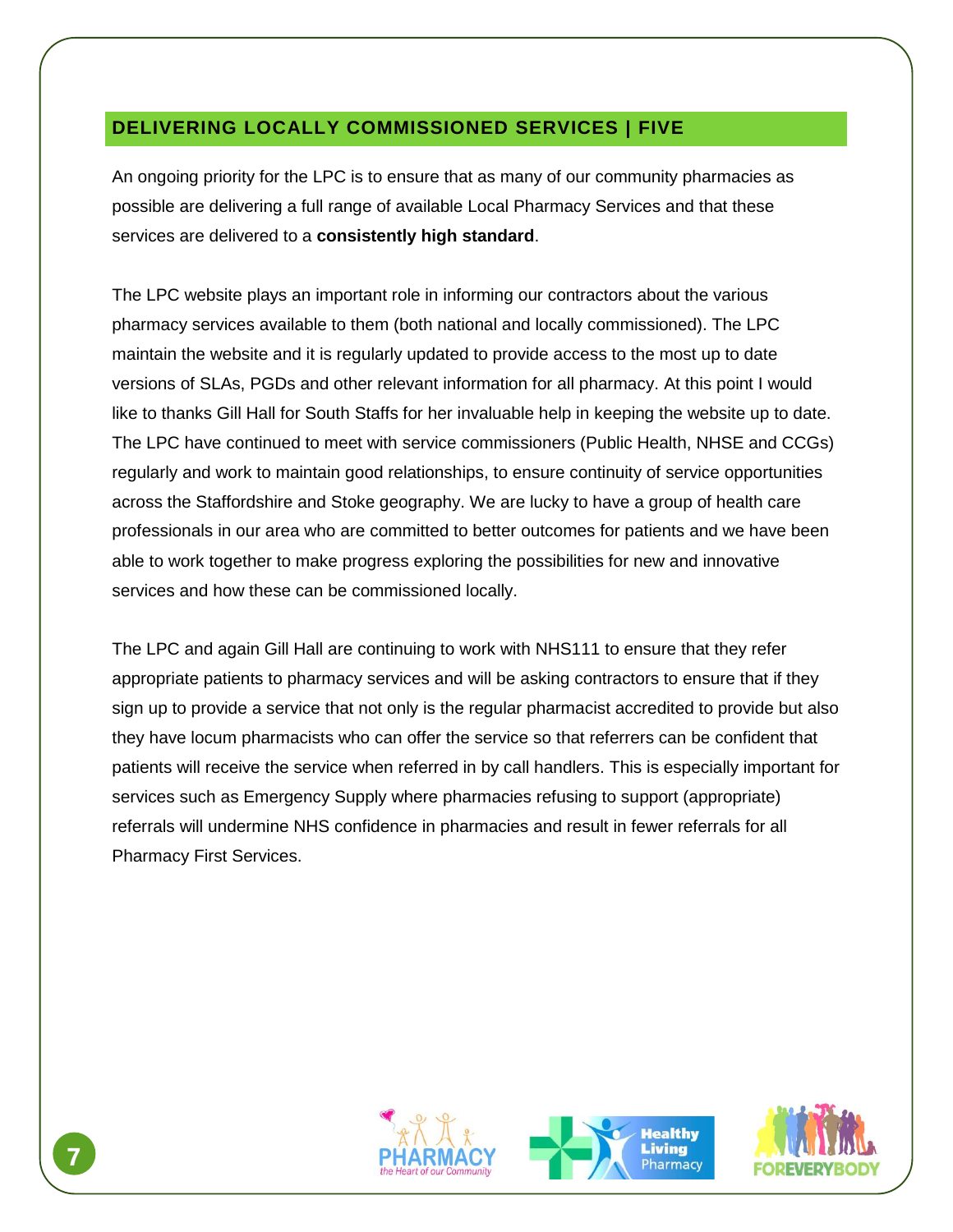## **STRAIN ON NHS – HOW PHARMACY CAN HELP| SIX**

Many thanks to Gill Hall for writing this next section.

We are all aware that the NHS is under tremendous pressure, locally NHS England and the CCGs are keen to work with the LPC to ensure that community pharmacy service uptake is maximised. This should help improve patient access and also reduce pressure on GP appointments and urgent care.

As we work to raise awareness of community pharmacy services with both professional and patient groups it is extremely important that we have a high take up rate among contractors and would like all of those signing up to any of our pharmacy services to offer it during all of their opening hours so that referrers and referred patients can be confident that the service will be provided at the pharmacy when they attend.

Pharmacies are reminded that they need to sign the current version of the SLA and return a copy of the signature page to Andy Pickard at NHSE. Previous delivery does not automatically mean that you are signed up to continue providing the service. For those pharmacies which are part of a multiple the signature must be from your head office – this definitely applies for Boots, Lloyds and Well pharmacies and pharmacies which are part of other chains are advised to check with your head office. Also please be aware that multiples often do a "bulk" sign up to services so the LPC urge branches to check whether they have been signed up to deliver the service. If branches log onto PharmOutcomes and a service module is visible, it means that your branch has been signed up to provide that service. If you are not providing the service please check the LPC website to see what preparation is required, if you do not wish to provide the service please contact your area manager / services manager to ensure that your branch is taken off the list of providers.

To highlight the many ways that community pharmacy can help patients we have jointly designed z-cards (small, fold-out leaflets) with info on community pharmacies and the services they offer. These z-cards also feature a link to our patient-facing website [www.staffsandstokepharmacies.co.uk](http://www.staffsandstokepharmacies.co.uk/) On this website we have tried to explain services from a patient's perspective, with information on who is eligible and what to expect from the pharmacy. There are links to lists of pharmacies signed up to provide the various services on the website





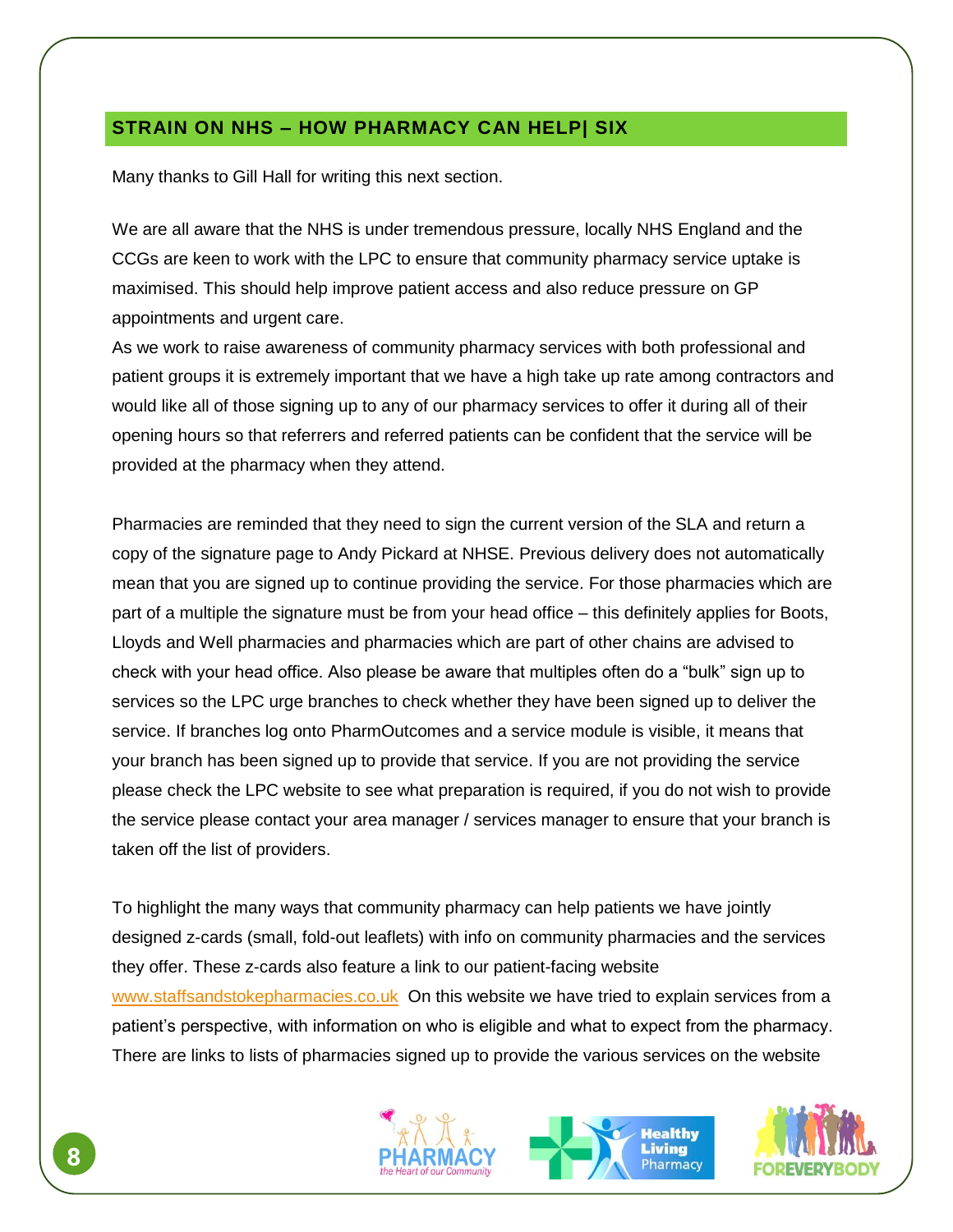and we are actively encouraging this to be used as a tool to locate pharmacies and match patients with the services they need.

Our request for our contractors is that they check out the patient facing website and double check that they are on the relevant lists as providing the services they know they are signed up to provide. They should also check that they don't appear on a list as providing a service which they do not offer. Our website requires constant monitoring so we ask for your help in keeping this resource as accurate as possible.

# **STP PLANS | SEVEN**

The Sustainability and Transformation Partnership (STP) for Staffordshire and Stoke-on-Trent health economy came into being early in 2016 and is the biggest driver for change in the local health economy, specifically targeted in saving money in the delivery of health and care services through service redesign, based on a platform of better use of resources and assets. The LPC has strongly argued for better community pharmacy representation within STP working groups, on the basis that many pharmacy services (such as Pharmacy First) have the potential to ease the burden from other services, especially in GP appointments and in urgent care. Whilst the LPN Chair Mani Hussain has a seat at the table with his CCG hat on, we are grateful that he has at least been able to take the case for better use of community pharmacies forward within the STP, and the LPCs in Staffordshire and Shropshire have jointly produced a summary plan to demonstrate how this can be achieved. A copy of this summary document can be found on our website –this document is pivotal to how we see community pharmacy helping to meet the needs of both commissioners and patients locally in delivering the required outcomes for the local health economy. We have been actively involved in groups looking at Pharmaceutical Waste and Workforce, although further involvement is being sought particularly in the areas of support for self-care, transfer of care and urgent and emergency care – with active support from stakeholders in public health, the Academic Health Science Network (AHSN) and secondary care.





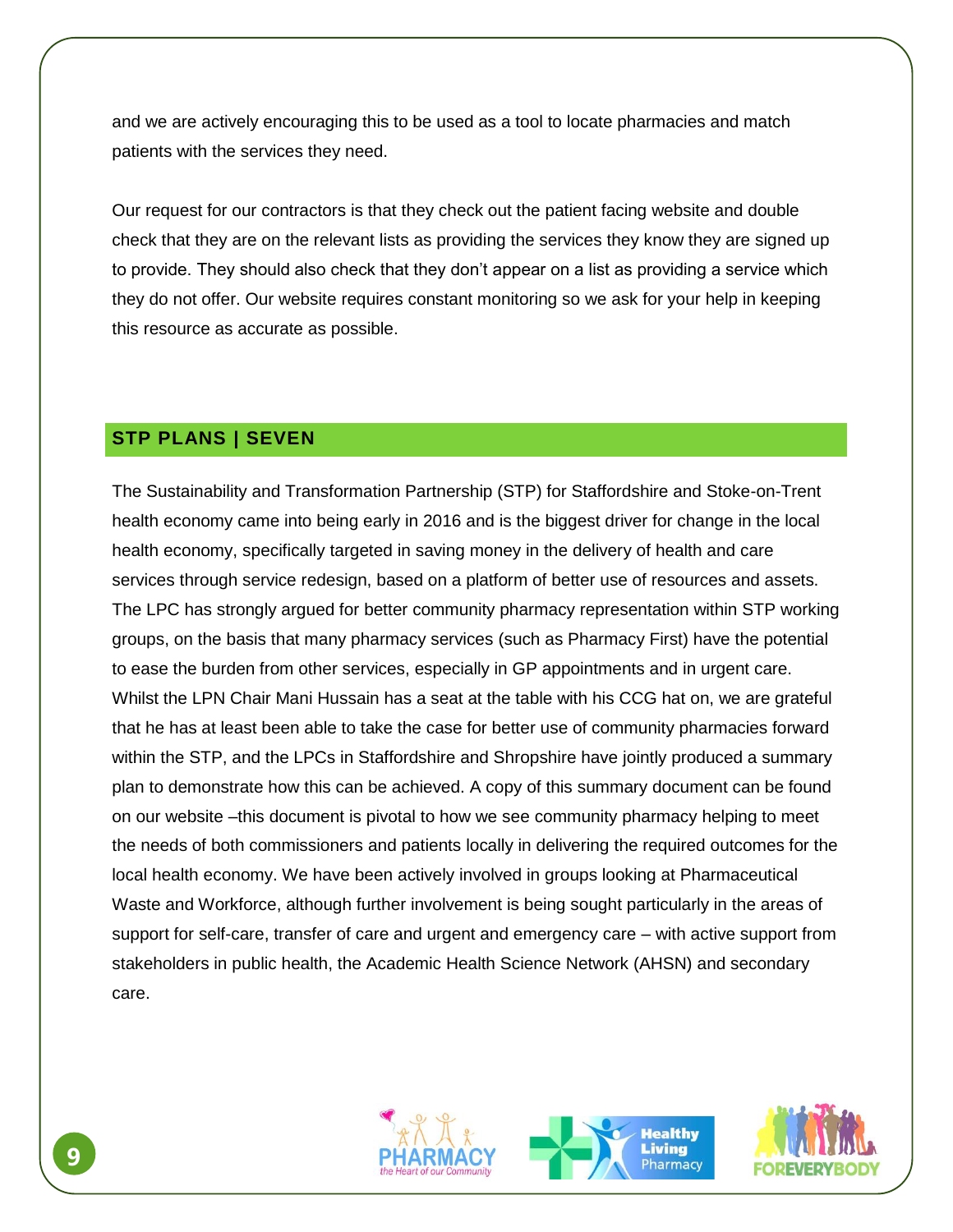## **PATIENT FACING WEBSITE | EIGHT**

Since the Committee decided with our colleagues in South Staffs to develop a patient-facing website to enable patients to more easily find information about and access relevant community pharmacy services, we are pleased to report that the website is active and getting regular hits not just from patients and public, but also many GP practices who use the site to signpost patients to pharmacy services. Supporting social media activity has been actively encouraging members of the public to use the website and we are looking at how we can further develop our online relationship with all service users.

Please feel free to promote this website to your patients <http://staffsandstokepharmacies.co.uk/>

## **PNA | NINE**

The first meeting for the Pharmaceutical Needs Assessment (PNA) was held in January 2017 in which the working group is tasked with developing the next (PNA) for Staffordshire and Stoke. These are due to be published before 31st March 2018. The LPCs in both North and South of the County are key stakeholders in this group, both in providing information to the Health & Wellbeing Board's nominated officers to the group, and in supporting and encouraging community pharmacy engagement in the process. We were pleased to hear that the Chair of the Staffordshire's group was to be Dr Ruth Goldstein, Gill's predecessor in the role of Service Development Officer for SSLPC and now Consultant in Public Health for Staffordshire County Council. The group has met regularly and a draft PNA is due to be approved for Public Consultation as this report is being written; we would encourage all contractors and pharmacists to read the draft PNA and respond to the consultation – particularly to ensure information about your pharmacies is correct.





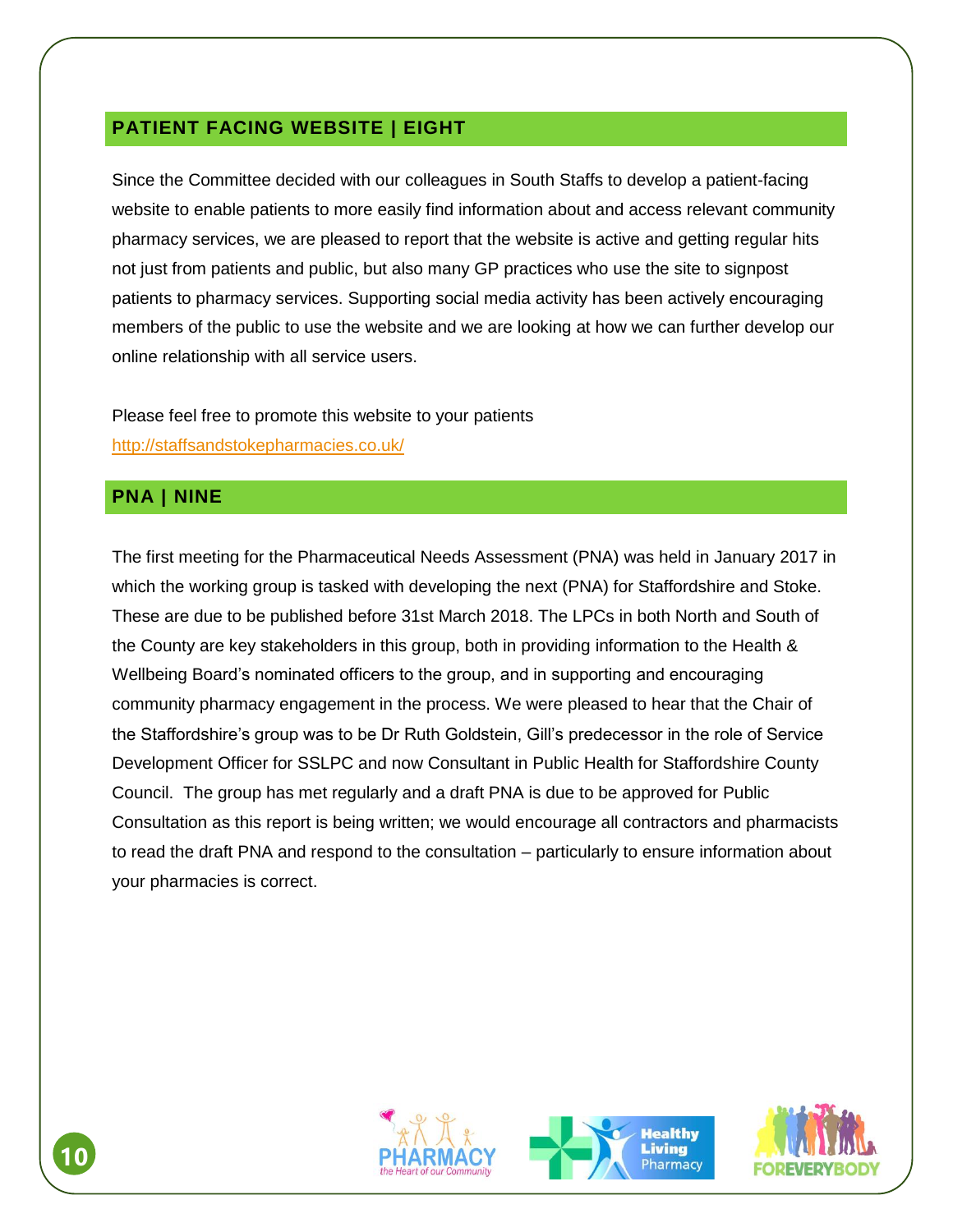#### **NHSE | TEN**

NHS England via a series of Area Teams across the country, is responsible for the monitoring and performance management of the Community Pharmacy Contractual Framework. North Staffs and Stoke pharmacies are aligned to the Staffordshire and Shropshire Area Team, based in Anglesey House in Rugeley. NHSE have met regularly with the Local Pharmaceutical Committees to feedback contractor issues and discuss areas of common interest and where a common approach on a contractual issue is required across North Staffs and Stoke. We would like to thank Andy Pickard for all his support and guidance with regards to pharmacy.

#### **CPAF | ELEVEN**

Contract Monitoring for 2015-16, NHSE engaged NHS Business Services Authority (NHS BSA) to collect data from pharmacies on contract compliance using a mini-CPAF questionnaire; in this, contractors assessed their own compliance using an online survey. The resulting answers were then used to identify any pharmacies which would be followed up with a complete CPAF submission; and of these a proportion were selected for compliance visits – approximately 4% total contractor estate. These were done not just on the basis of the answers in the miniquestionnaire, or full CPAF but also in response to complaints or concerns expressed at other times to NHS England, or where breaches had already been reported or suspected.

The process was nationally organised by NHS England and although the LPC was not directly consulted on the process, this had been agreed by PSNC. NHSE had been in touch with the LPC over local implementation and procedures, and we are not aware of any ongoing serious problems resulting from the visits, although these have only just been completed. NHSE had been in touch with the LPC over local implementation and procedures, and we are not aware of any ongoing serious problems resulting from the visits.





**Healthy** .iving Pharmacy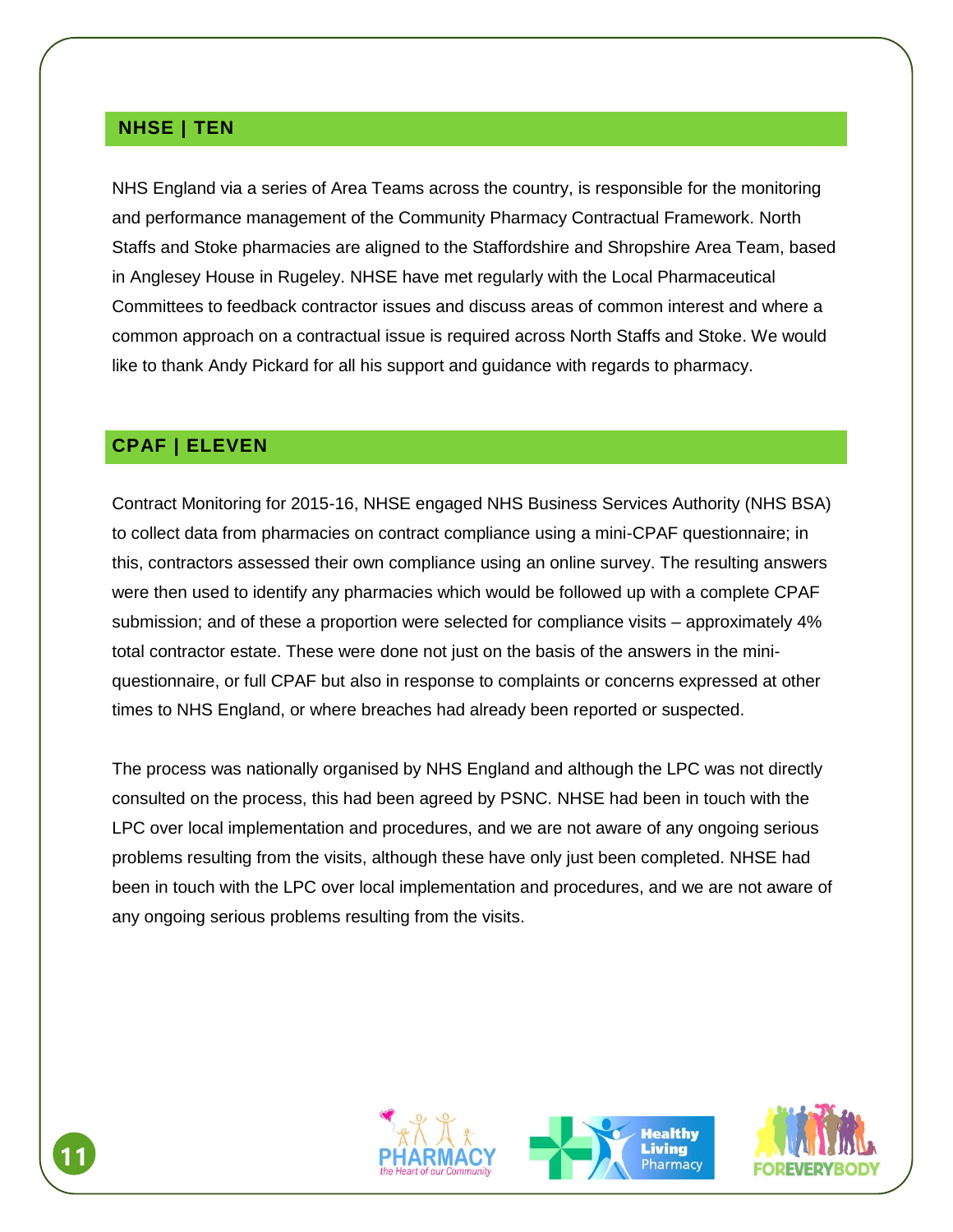#### **PRESCRIPTION DIRECT ORDERING | TWELVE**

Waste medicines has continued to be the topic of many conversations between CCGs and LPC, and there has been a recognition that there are many factors to over-ordering of repeat prescriptions - including issues with patients and practices as well as with pharmacy systems. The fact that many areas have introduced "Prescription Ordering Direct" (POD) and apparent evidence that these do have the ability to reduce both prescribing costs and waste prompted the setting up of the STP Pharmaceutical Waste Group. This had been constituted to try to bring a whole-system commitment to reducing the burden of waste medicines on the local health economy, without resorting to POD. With continued talks with CCG and LPC at the moment there are no plans to roll out POD across Norths Staffs and Stoke however, we would urge ALL pharmacies to take extra care when ordering patients medicines and adopt best practices to ensure waste is kept to a minimum.

#### **HLP | THIRTEEN**

The LPC have continued to support the HLP initiative. During 2016/17 there were around 50% accredited HLPs pharmacies across Stoke and North Staffs. As many of our contractors have been early adopters of this initiative and have been doing some fantastic work since achieving HLP status, LPC were pleased to see that HLP status is being encouraged through the new Quality Payments element of the new Community Pharmacy Contractual Framework for 2017/18 and will continue to support contractors to achieve and maintain HLP status working in collaboration with our colleagues at the CCG and LA.





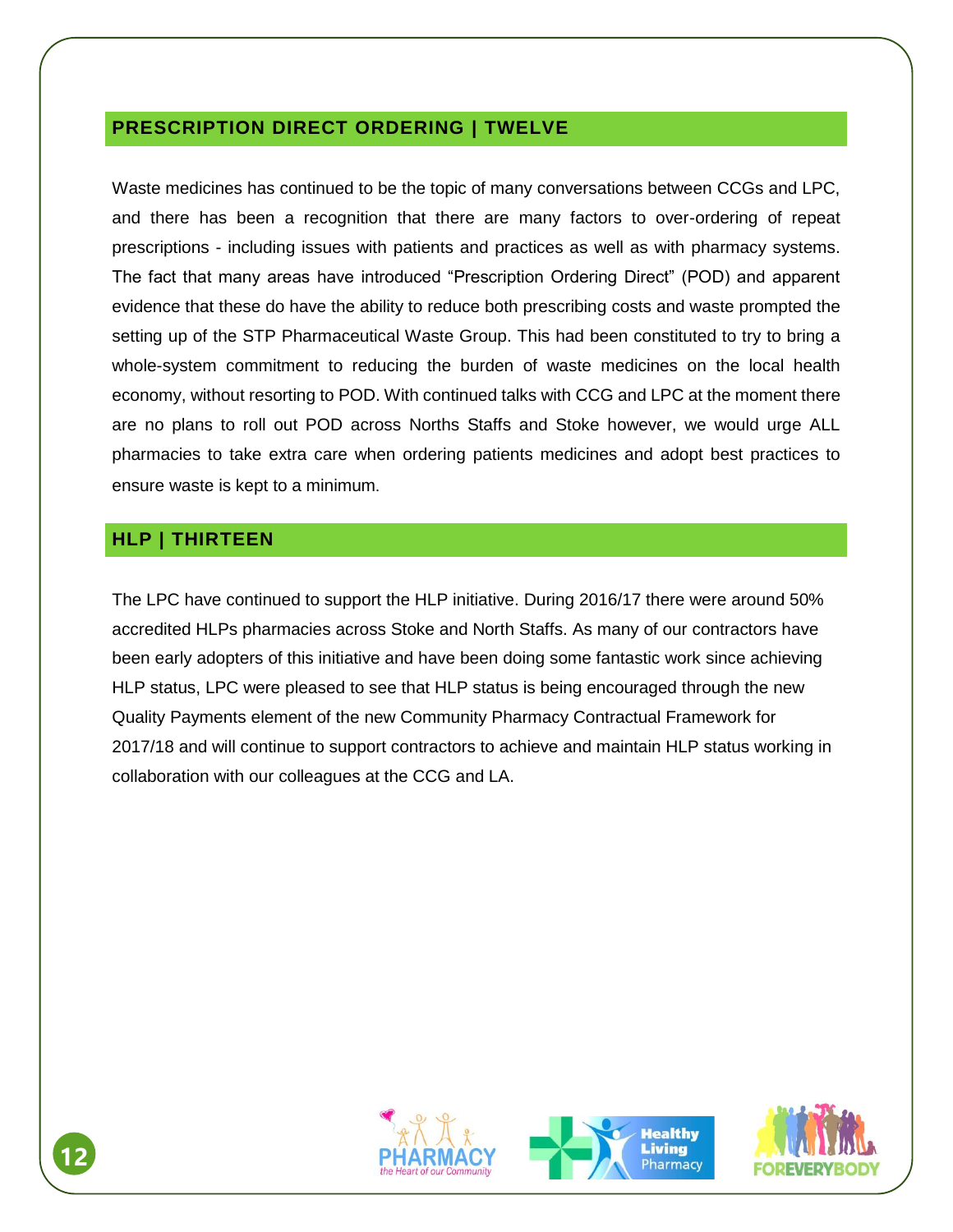# **PROMOTION OF THE PHARMACY PROFESSION | FOURTEEN**

The LPC was keen to continue to promote community pharmacy to the people of North Staffordshire and Stoke, key stakeholders and other influencers. Continued stakeholder engagement has been key for us this year. We will continue this promotion of pharmacy for the next year with an ambitious media plan.

# MEMBERS OF PARLIAMENT

As mentioned above, we continue to communicate with local MPs. Although this year we have not had an MP visit one of our community pharmacies, the next financial year will see more media work to include these key stakeholders.

# LOCAL COUNCILLORS/LOCAL AUTHORITY

The LPC is keen to Engage with local councillors across the county and city area. We have made significant progress building relationships with commissioners in the two local authorities.

# HEALTH AND WELLBEING BOARD

Health and Wellbeing Boards (HWB) have a wide remit across the new health and care system, providing strategic oversight and bringing together all the local commissioners. The development and publication of the Pharmaceutical Needs Assessment (PNA) is now the responsibility of the Staffordshire HWB and Stoke HWB. The Joint Strategic Needs Assessment (JSNA), the Joint health and Wellbeing Strategy (JHWS) will inform the preparation of the PNA which will be used by NHS England to determine some applications for pharmacy market entry. During the year the LPC has attended a number of Health and Wellbeing Board engagement events.

The Health and Wellbeing Board (HWB) has a clear systems leadership role and is part of a wider system. Underpinning the Health and Wellbeing Board are three strategic partnership groups in the city, the Adults Strategic Partnership (ASP), the Children and Young People's Strategic Partnership and the Responsible Authorities Group. I am





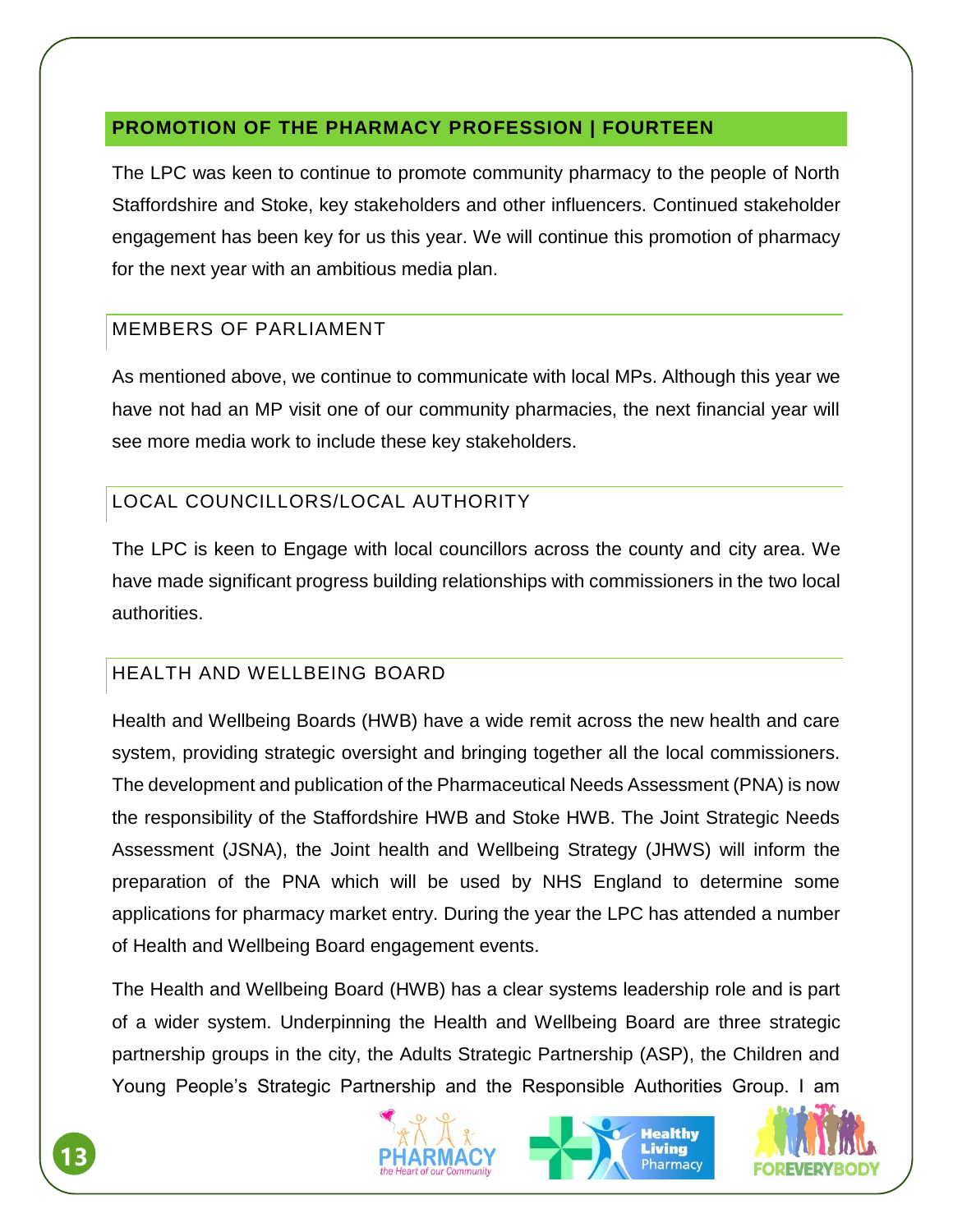pleased to report that I am now Vice Chair on the ASP board. Being in this role, on the ASP board, will allow me to emphasize the important role that pharmacy can play locally in achieving the HWB strategy to keep our children and vulnerable adults safe.

# COMMISSIONERS

Both North Staffordshire and Stoke-on-Trent areas have operating CCGs and the LPC have continued to work to develop relationships with the two organisations. The two CCGs are working very close and also share many of the workforce however, they still remain a separate entity with different priorities. The LPC has continued to sit on the governing board of North Staffs CCG and for Stoke-on-Trent CCG the LPC is part of the planning committee which meets once a month.

The LPC also represented Community Pharmacies on the following committees and groups:

- Area prescribing committee
- Joint Medicines Management optimisation committee
- EPS steering group
- LIN (local intelligence network)
- LPN committee
- CRI substance misuse group
- Patient forums
- Patient congress
- Health watch
- North Staffs CCG board
- Stoke CCG planning committee
- long-term conditions committee which includes diabetes, respiratory, cardiovascular.





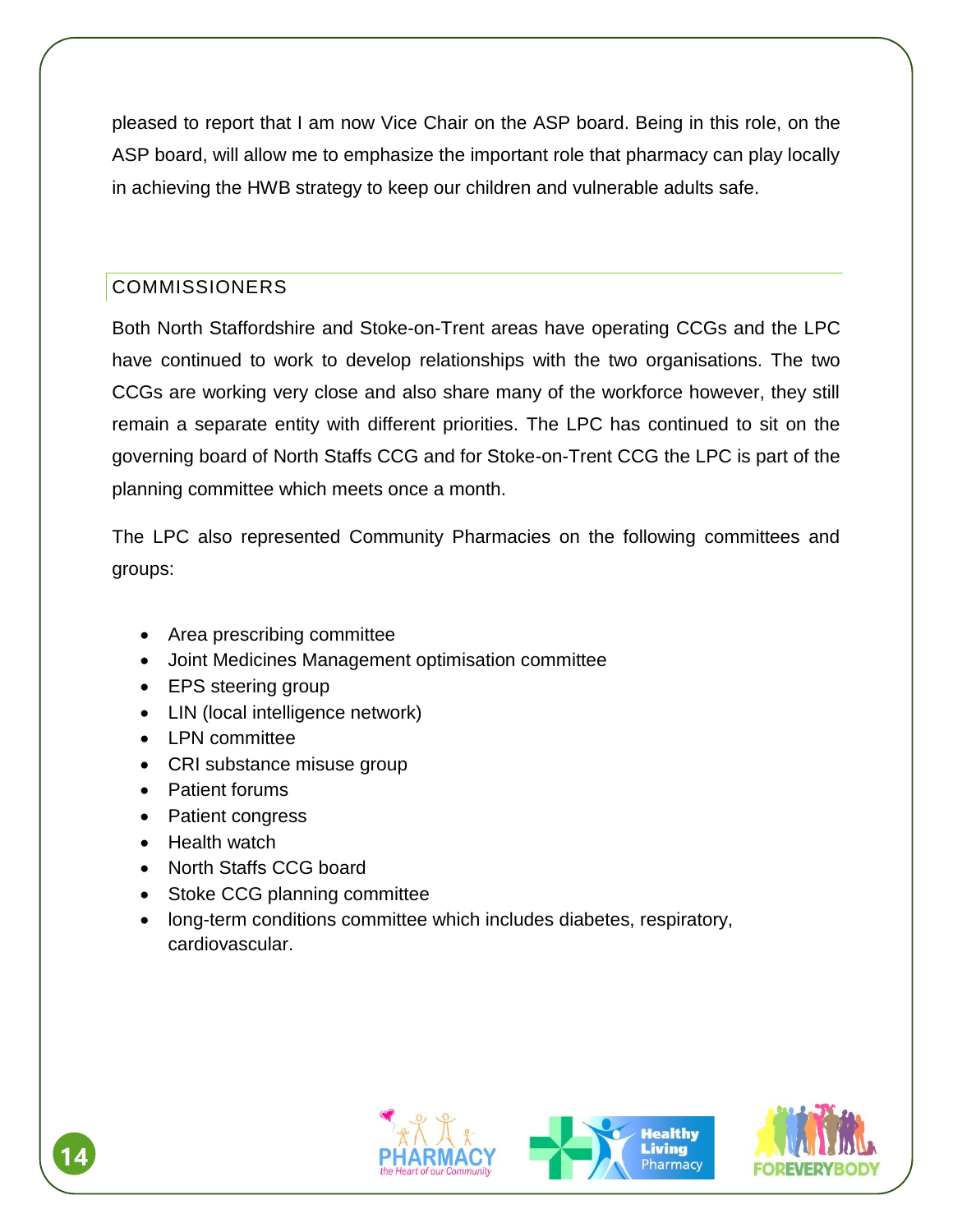## **LOOKING AHEAD | FIFTEEN**

As I write this report I understand we have had a bad year for Community Pharmacy, but I urge all of my fellow pharmacy teams and contractors not to give up. I still believe that Community Pharmacy is well placed to provide accessible, high quality care to all and would urge everyone to offer the best service they can for their patients. We will not give up the fight and will continue to lobby and fight for the invaluable contribution you all make to an ever-stretched Healthcare Service.

Myself and the committee are committed to helping local pharmacy contractors provide an NHS pharmacy service of the highest quality by offering support and advice to pharmacy contractors. We will continue to engage with local commissioners and explore new ways of working locally to enhance the role of community pharmacies and ensure that community pharmacy is recognised and has a voice in the development plans that are going on locally e.g. the Stoke and North Staffs Sustainability and Transformation Plan (STP) and supporting the CCG in achieving the objectives in the GP Forward View.

For the future year, the LPC will be also concentrating on extending our media work. This will be in conjunction with South Staffordshire LPC. We intend to extend our team in order to help contractors maximise their income through delivering all available services.





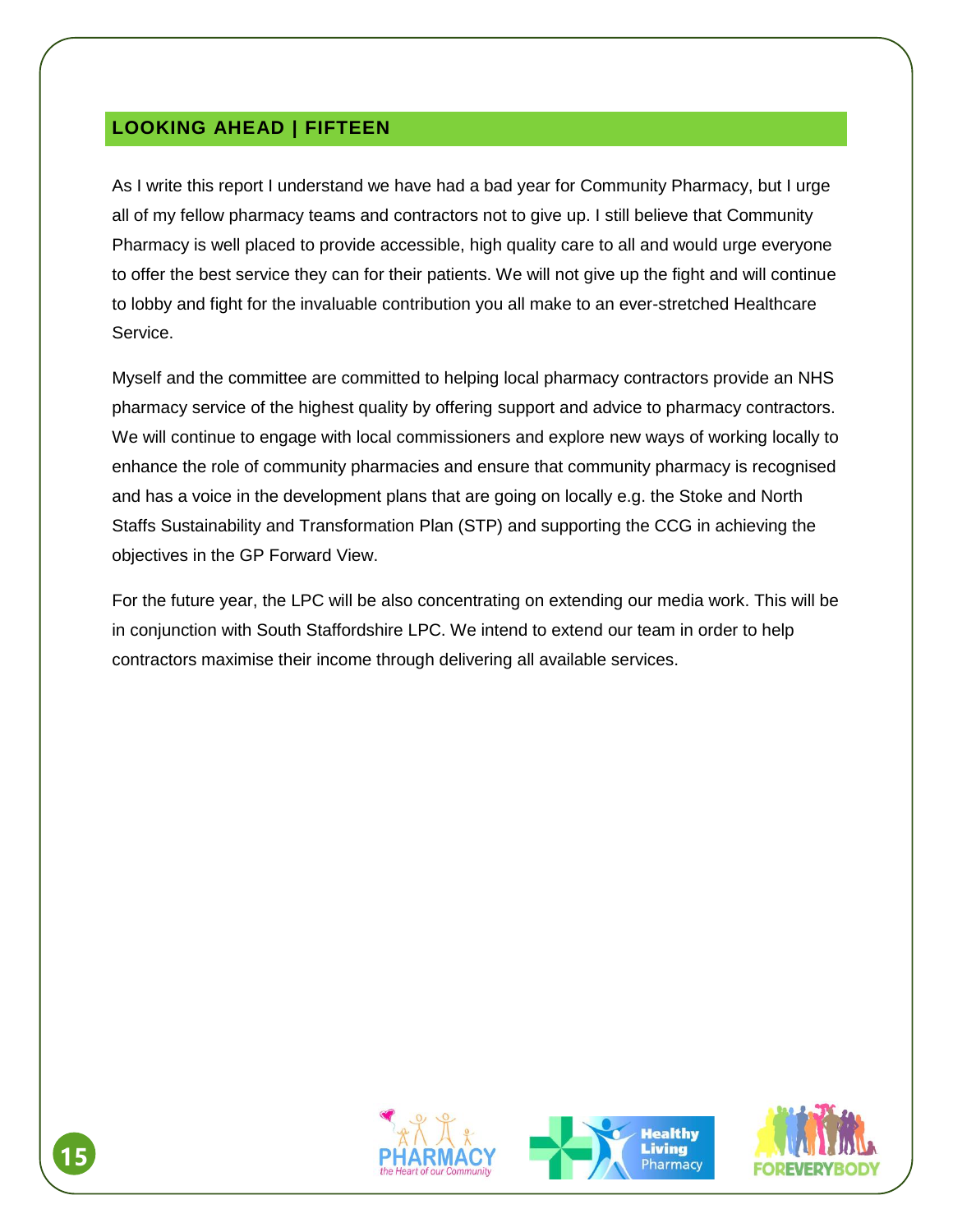#### **FINANCE REPORT | SIXTEEN**

Elissa took over from Margaret Youd as North Staffs and Stoke LPC treasurer in May 2015. She was supported in her role by the LPC finance sub-committee which consists of Mike Connolly and Sue Adams. The LPC budget was prepared to show predicted expenditure in 2016-17 and is linked to the LPC business plan. We currently have two bank accounts with Lloyds bank and one business saver account with Nationwide. It was agreed by LPC members that to be protected by the bank under the financial compensation scheme, it would be beneficial if we put the LPC reserve money into the saver account. The Business account in Lloyds is where the contractor levies are received and the Treasurer account is where the day to day banking occurs such as payment of invoices and wages. The Business account currently holds allocated funds for services and projects.

Our income was primarily from the LPC Levy. The levy was collected monthly from all Pharmacy Contractors providing services within the two local areas (North Staffordshire and Stoke-on-Trent) and was remitted to the LPC by the Prescription Pricing Division of the NHS Business Services Authority. Some additional payments from organisations to run services, training events, advertising ect. These are classed as allocated funds Despite having to pay a Special Levy payment to the PSNC for the Judicial Review, our reserves are within the agreed levels.

The accounts cover North Staffs and Stoke Pharmacy Committee during the period 1st April 2016 to 31st March 2017. The business accounts are audited annually by a chartered accountant. The financial statements are listed in Appendix 1.

Individual members' expenses have been recorded for the past year. A copy is shown in Appendix 2. The amount for each member is that which each member has been reimbursed by the LPC. This is the cost of training courses attended, locum cover whilst attending courses, travel expenses incurred and locum costs to cover attendance at LPC meetings. All expense claim forms, invoices and supporting documents are available for examination at LPC meetings. These documents can be viewed by contractors and if you wish to do so please feel free to contact the LPC office.





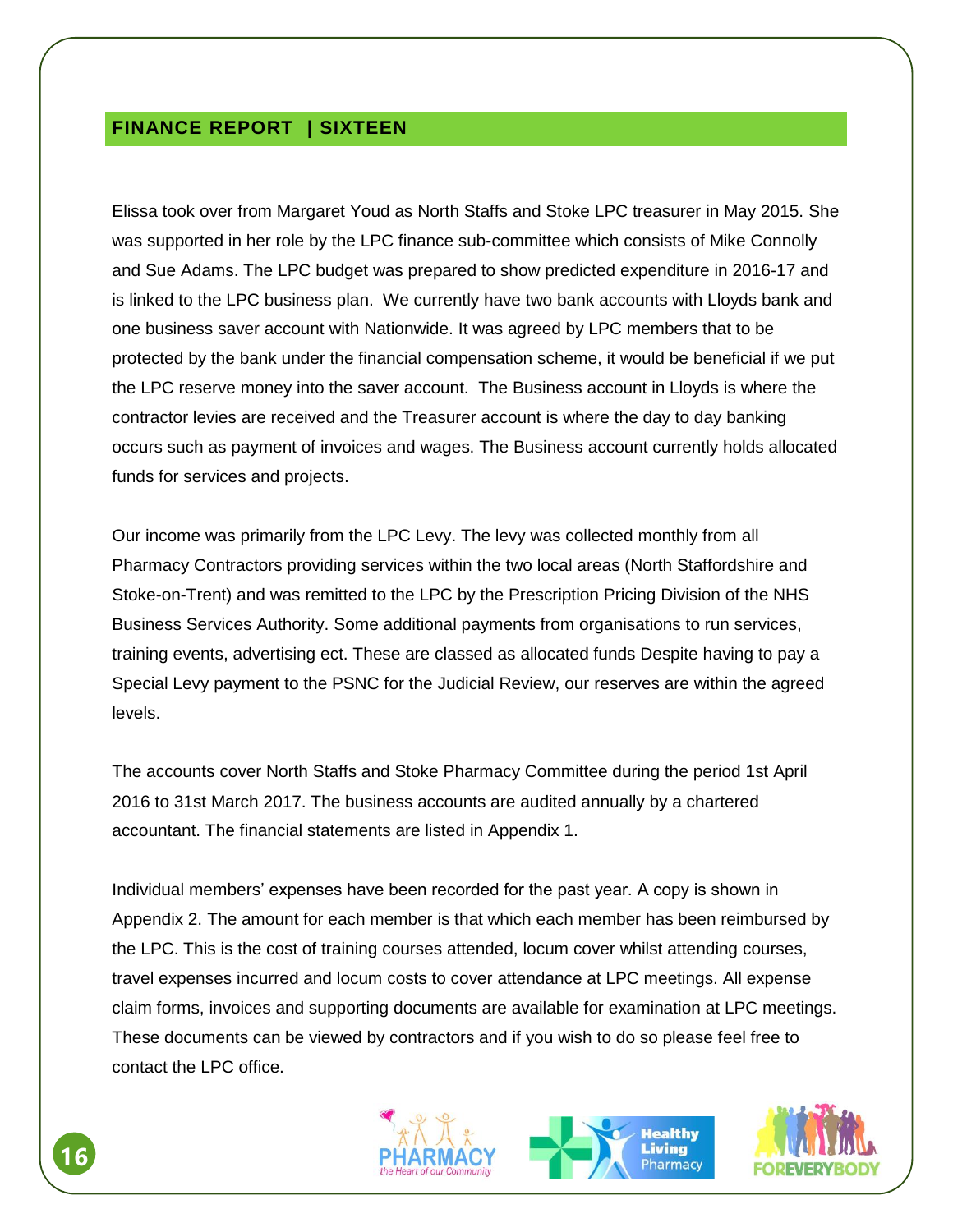# **APPENDIX ONE**

|                                            | 31 March 2017        |          |          | 31 March 2016    |  |  |
|--------------------------------------------|----------------------|----------|----------|------------------|--|--|
|                                            | £                    | £        | £        | £                |  |  |
| Income                                     |                      |          |          |                  |  |  |
| Levy                                       | 120000               |          | 120000   |                  |  |  |
| Sundry receipts                            | 4268                 |          | 7700     |                  |  |  |
| Deposit account interest                   | 259                  | 124527   | 41       | 127741           |  |  |
|                                            |                      |          |          |                  |  |  |
| <b>Expenditure</b>                         |                      |          |          |                  |  |  |
| PSNC levy                                  | 63003                |          | 34050    |                  |  |  |
| Staff costs                                | 55119                |          | 56988    |                  |  |  |
| Rent                                       | 1847                 |          | 0        |                  |  |  |
| Telephone and postage                      | 854                  |          | 871      |                  |  |  |
| Duplication and stationery                 | 4459                 |          | 3167     |                  |  |  |
| Locum costs and travel                     | 14511                |          | 15936    |                  |  |  |
| Licences and insurance                     | 55                   |          | 53       |                  |  |  |
| IT                                         | 378                  |          | $\Omega$ |                  |  |  |
| Call to Action                             | 1959                 |          | 1444     |                  |  |  |
| Sundry expenses                            | 689                  |          | 119      |                  |  |  |
| Health literacy & Continence project costs | 0                    |          | 3930     |                  |  |  |
| LPN Bursary Fund                           | $\overline{0}$       |          | 3381     |                  |  |  |
| Accountancy & other professional fees      | 1150                 | 144024   | 816      | 120755           |  |  |
| Surplus/(Deficit) for the year             |                      | $-19497$ |          | 6986             |  |  |
|                                            |                      |          |          |                  |  |  |
|                                            | <b>BALANCE SHEET</b> |          |          |                  |  |  |
| Lloyds Treasurers account                  | 4732                 |          | 2624     |                  |  |  |
| Lloyds Instant account                     | 26549                |          | 102767   |                  |  |  |
| Nationwide account                         | 50229                | 81510    | 0        | 105391           |  |  |
| Loans to LPC's                             |                      | 4095     |          | $\boldsymbol{0}$ |  |  |
| PAYE creditor                              |                      | $-1613$  |          | $-1902$          |  |  |
| Accruals                                   |                      | $-480$   |          | $-480$           |  |  |
|                                            |                      | 83512    |          | 103009           |  |  |
| Retained funds brought forward             |                      | 103009   |          | 96023            |  |  |
| Surplus/(Deficit) for the year             |                      | -19497   |          | 6986             |  |  |
|                                            |                      | 83512    |          | 103009           |  |  |







**17**